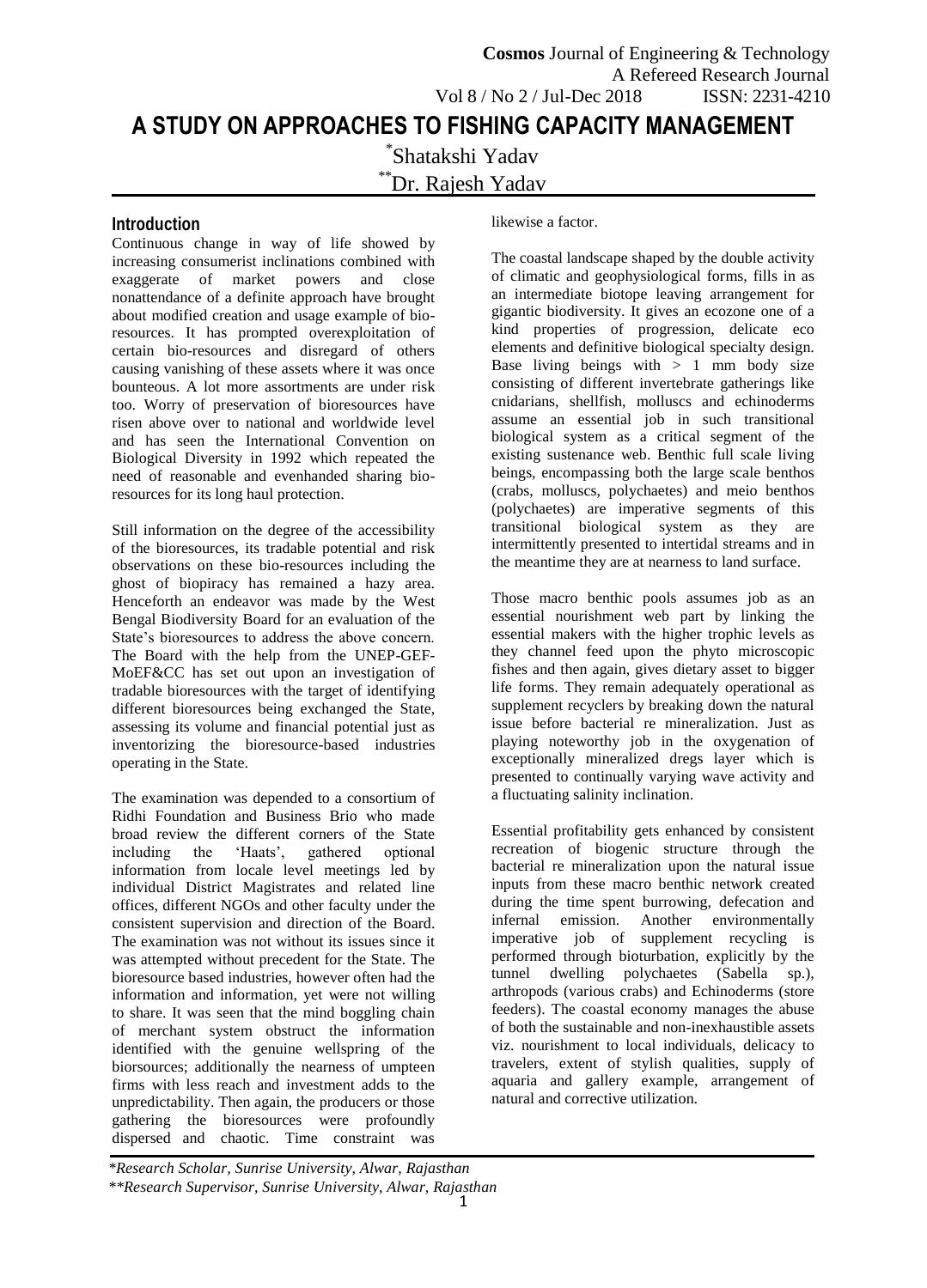#### **Review of Literature**

M. Shahadat Hossain (2016) A study was directed during the time of April-2014-April-2016 to take note of the event of crabs in the shoreline territory of Digha (21°37′48.092″N 87°32′41.355″E to 21°36′9.896″N 87°27′44.098″E) at the Bay of Bengal waterfront zone, India. An aggregate of 55 types of crabs having a place with 24 genera and 13 families have been recorded during the investigation time frame. From the information it is clear that the crabs having a place with the family Ocypodidae are predominant gathering (28%). Format on the event of marine fishes of the northern Bay of West Bengal coast was supported during the season of over 2 years 2014 and 2016 along 158 km coastline region.

S. Hansson, (2015) Marine fish catch contributes a central development in real money related activity and sustenance in Purba Medinipur locale of West Bengal. This zone contains a stretch of 65 km shoreline front line covering five maritime improvement squares which expect an important work for fish creation and business age in West Bengal. There are 42 fish landing centers (unnoticeably known as khoties) wherein basically 1.2 lakh shoreline front fisher individuals are really or in an aberrant route related with the district. Regardless of the way where that 98,308 mt of marine fishes have been tended to from the coast, 34,021 mt fishes contribute essential part in the marine catch of this appraisal zone.

S. Barat, (2014) A record of the ichthyoid faunal pleasant arrangement along the Digha coast has been considered. An entire of 340 animal arrangements having a spot with 210 genera, 107 families and 19 requesting were spoken to both from before formed works and current evaluation all together. All around 48 species were joined in light of the way that from Digha coast. Digha shoreline is arranged near the Gangetic mouths. The sea is shallow with by no wave advancement on the shoreline and a wide domain about 250m of the intertidal zone is revealed during low tides. The shoreline propensity is low upto the low water mark.

Barat, (2016) By catch is presently an overall worry among Scientists, approach producers and other discrete bodies worried about oceanic biodiversity. The term by catch implies the accidental catch (held catch) of non target species in addition to disposed of catch, while 'disposes of' or 'disposed of catch' means the bit of the catch came back to ocean. The issue of disposing of and by catch has pulled in considerable consideration among analysts over the most recent three decades because of their injurious impacts on marine

biodiversity with specific reference to egg bearing grown-up and youthful ones of monetarily significant and imperiled species. In West Bengal, India two waterfront locale, Namkhana and Digha are acclaimed for creation of an enormous sum by catch and disposes of in the scope of 3000-8500 kg/month relying upon the season. Constituent gatherings incorporate Bhola, Clupidae, catfish, level fish, lace fish and Carangidae and various significant gatherings of fishes.

### **Loss of Biodiversity**

In late time advancement of the coastal zone by methods for living space foundation or human settlement, harbor or industrial improvement, improvement of the travel industry, rural fields and fisheries more likely than not caused populace development, which in turn have caused contamination and straightforwardly harmed the unconstrained sustenance web/trophic level. Present day logical based intensive and semiintensive fish and shrimp ranch require higher input of supplements, feed and various synthetic compounds, which additionally add to these surrounding condition and in that capacity contaminate the nature suddenly. For intensive and semi-intensive culture demand for shrimp seed increasing step by step, this is likewise immediate impeding effect on these environments. Crab catching is another action affecting the biodiversity.

Agriculture is widely drilled in coastal territories of West Bengal. In the close nonattendance of any surface water system conspire and as ground water happens at impressive profundity, the horticulture is subject to storm rainfall. In any case, the meso and large scale tides along the West Bengal coast combined with tempest floods during the violent wind months will in general flood the agrarian fields with harsh to salt water.

Purposes for the demolition of the sand ridges have been contemplated and the methodologies have additionally been proposed for conceivable preservation and execution of the economical utilization of sand hill vegetation in beach front regions to assist ranchers especially for nourishment, grain and wellbeing perspectives on the grounds that, waterfront rise verdures have monstrous impact in rise adjustment and rebuilding. This paper delineates the organization and appropriation of beach front sand hill verdures including an aggregate of 46 animal categories overviewed during 2013 - 2016 utilizing geonatural system alongside direct meetings with ethnic gatherings adjoining the rise vegetation, local customary healers, Ayurvedic experts and